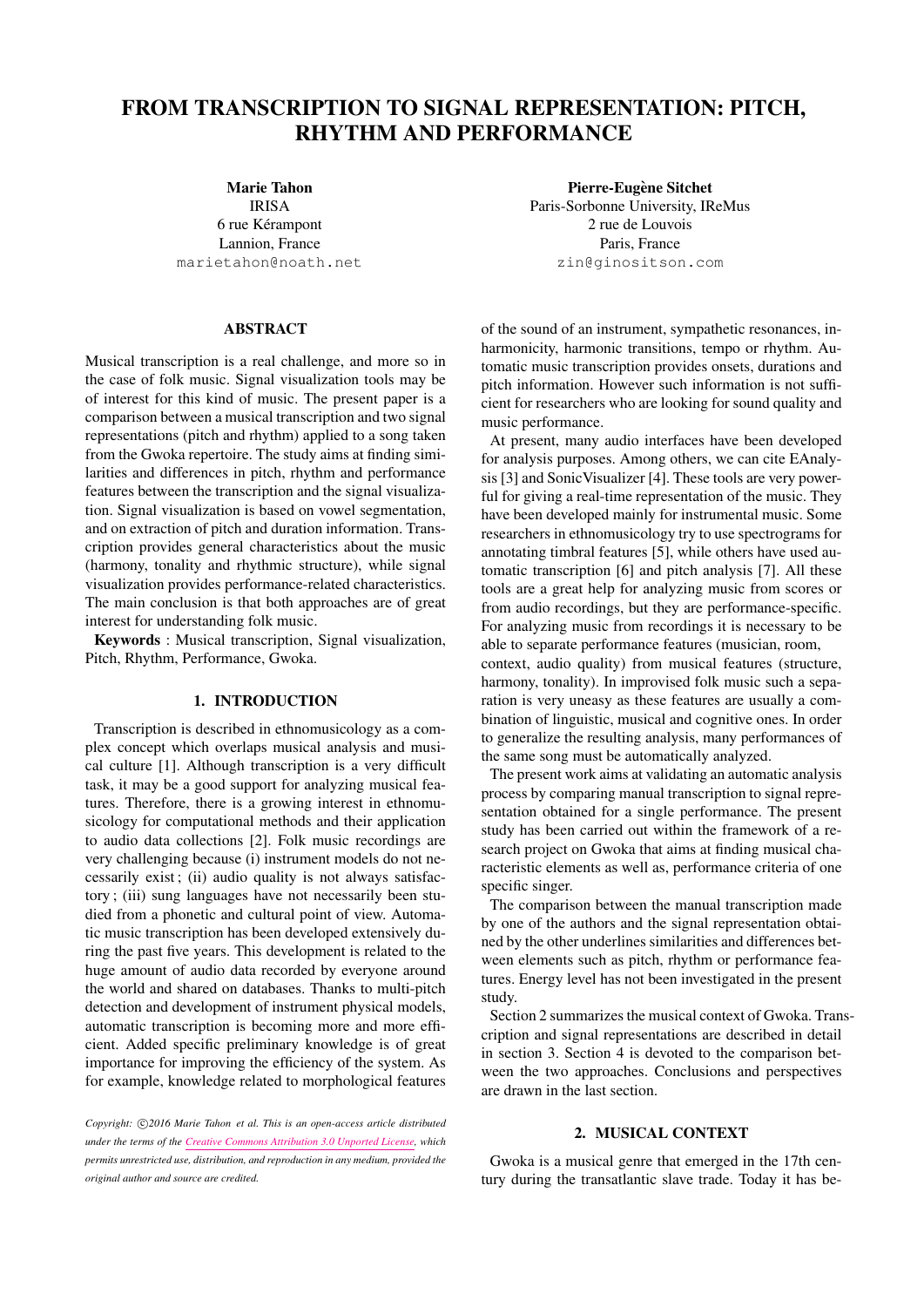

<span id="page-1-1"></span>Figure 1. Musical transcription from Pierre-Eugène Sitchet of the song *Dimanche Gran Bon Maten* interpreted by Sergius Geoffroy. The lyrics are : *Dimanche gran bon maten / Gadé koudpyé nonm la té lansé an ka Ibana / Mwen di frè koudpyé nonm la te voy ´ e an kaz a Ibana / Ka mand ´ e l ´ e r ´ epond ´ e frap ` e lanmen an kaz a Ibana ´*

come an important element of the cultural heritage of Guadeloupe. Combining drum, song and dance, Gwoka is for those who practice it an artistic mode of expression, as well as an assertion of identity, a state of mind and a way of life. Through its history, Gwoka music has played —and still plays— an outlet role, offering an opportunity for freedom of expression. It has also become a sort of catharsis for Guadeloupeans [\[8\]](#page-5-7).

The "Code Noir" forbade the use of any kind of drums in the practice of music. The slaves used a vocal technique, called Bouladjel, which imitates drums. While Gwoka was frowned for for years, it is now one of the most famous music and dance genres in Guadeloupe. Gwoka has been added to the UNESCO "Representative List of the Intangible Cultural Heritage of Humanity" on November 26, 2014. This musical genre is characterized by improvisation, syncopated rhythm and question-answer structure between a choir and the soloist.

Gwoka is also a kind of verbal joust between singers. Since it is a challenging performance [\[9\]](#page-5-8) the singer has to hold the audience's attention for a long time. The singer's performance is generally assessed according to two criteria : "Santiman" (evaluation of the emotional expressivity of the singer) and "Lokans" (evaluation of the singer's power and his/her improvisation skills).

Gwoka is sung only in Creole [\[10\]](#page-5-9). Antillean Creole language came emerged during the slavery era. African slaves were forced to develop a new form of verbal communication by relying on what they heard from their French masters and from other African slaves. As a result, Creole is a combination of European words and of African expressions and sentence structure.

# 3. MATERIALS AND METHOD

<span id="page-1-0"></span>In the present work the authors have made use of a song of Gwoka performed by Sergius Geoffroy and compared its transcription to the signal annotations. The entire song lasts 150 seconds. It alternates solo-improvised variations and a choir (répondé). The study focuses on the first four variations of the first 25 seconds.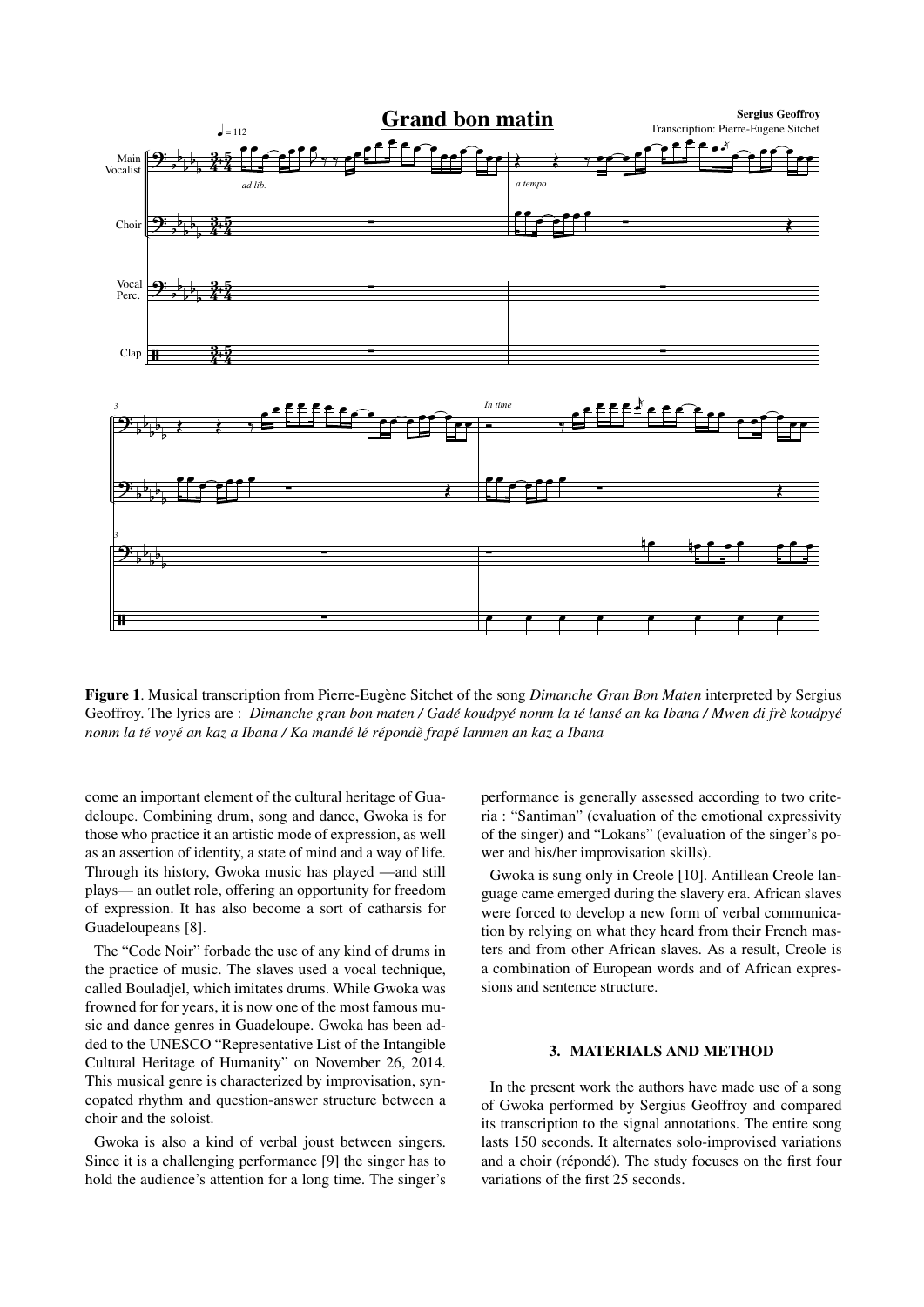#### 3.1 Musical transcription

The musical transcription was based on a recording of the song. The first instants are reported in Figure [1.](#page-1-1) Four elements are considered : the soloist, the choir, vocal drums and claps. The choir is always singing the same melodic pattern repeating the title of the song : *Dimanche Gran Bon Maten*. The introduction is performed by the soloist ad libitum and the definitive tempo is reached at the third variation when claps come in. Bars have been chosen from a paradigmatic point of view. Each bar is a melodic, rhythmic and linguistic variation of the first one. The introduction and the first four variations contain 60 notes. The lyrics have also been transcribed, those transcriptions corresponding to the extract that was studied are shown in Figure [1.](#page-1-1)

Some "statistical" features —in opposition to "syntactical" features such as pitch and durations— are included in the score, for example : *ad libitum, a tempo*. Such annotations will never be able to provide information about voice quality or vocal techniques such as *vibrato, grupetto* because there are an infinite number of ways of doing them [\[11\]](#page-5-10).

## 3.2 Signal visualization

## *3.2.1 Vowel segmentation*

Because the study focuses on vocal music, speech and singing voice analysis features have been adapted to its specificities. The present contribution focuses on vowels only because these are homogeneous in time and spectral domains. Other speech sounds, such as voiced consonants, have been discarded because their spectral characteristics differ from those of vowels. Such tools are based on the extraction on vowels of different features. These features are related to pitch, formants, durations and voice quality. The extraction of such features from other speech signals (consonants) or instrumental signals (claps) would not have any physical meaning.

Creole speech is a highly voiced language in comparison with French, and an automatic segmentation based on voiced parts was not possible. Moreover, since this is a language that has not been widely studied, automatic syllable segmentation would probably result in many errors. For these reasons, the authors decided to segment and annotate manually vowels in sung and spoken tracks. Since the segmentation of vowels is mainly used to study their duration, they are annotated according to basic French vowels /a,e,i,o,u/. Nasals and diphthongs are annotated according to the closer basic vowel. Segmentation and annotation have been done with Transcriber [\[12\]](#page-5-11). A complete phonetic transcription would be interesting for studying pronunciation variants, but it has a higher annotation cost.

Pitch is extracted with Praat [\[13\]](#page-5-12) tools every 10 ms on voiced signals only. Praat tools can make octave errors. To avoid such errors, only vowel signals that last more than 40 ms are considered. Duration corresponds to the length of the vowel signal that has been segmented. In the first four variations, 65 vowels were segmented. The number of notes and the number of vowels are not identical : some of the notes contain two vowels, some of the vowels are too short and therefore are not taken into account during the transcription process.

# *3.2.2 Pitch representation*

Signal features are plotted on a graph in Figure [2.](#page-3-0) Continuous black lines correspond to the F key stave. Dotted black lines correspond to each semitone, the reference frequency being A4 at 440 Hz. The authors have added red notes that correspond to the pitches and durations obtained during the transcription process. Durations are computed on the basis of a 112 bpm tempo. The beginning of each note is synchronized with the beginning of each vowel.

# *3.2.3 Rhythm representation*

Rhythm transcription has been done in order to highlight the global structure of the song. A bar is shown at the end of each melodic variation. In this section, the authors compare onsets and durations of each note or vowel. The transcribed score at relative level gives a note's duration ; the manually recognized tempo (112 bit per minute) gives their absolute values in seconds. These durations are discrete values. The manual segmentation process gives a vowel's duration. These durations are continuous values. It is important to consider that a note usually corresponds to a whole syllable (consonant and vowel) ; therefore the duration of a vowel will probably be shorter than that of a note.

Rhythm is visualized on a 2D graph (see Figure [3\)](#page-4-0). Abscissa is time in seconds while ordinate is the duration value in seconds. Blue lines represent the duration of vowels and red lines the duration of notes. Onsets are used to plot each line at the right time. Black vertical lines join the beginning of a vowel to its assumed corresponding note. If a vowel has no corresponding notes it is linked to zero value.

At first the plot (not included here) showed that onsets and durations of extracted vowels and transcribed notes were not comparable. Onsets and durations of notes were thus adjusted to vowel onsets and durations (Table [1\)](#page-3-1). The following two adjustments were made :

- The first note onset of each variation is synchronized with the first vowel onset.
- Tempo is adapted for each melodic variation using equation 1 where the transcribed variation duration is the number of beats of the variation and the vowel variation duration is the duration in seconds of the variation.

$$
Tempo = 60 \times \frac{TranscriptedVarDuration}{VowelVarDuration}
$$
 (1)

#### 4. COMPARATIVE ANALYSIS

<span id="page-2-0"></span>In the present section, the authors discuss the comparison between transcription and signal representation.

#### 4.1 Pitch analysis

#### *4.1.1 Note decision*

During the transcription process, the musical ear needs to decide the pitch of the note. This decision is not easy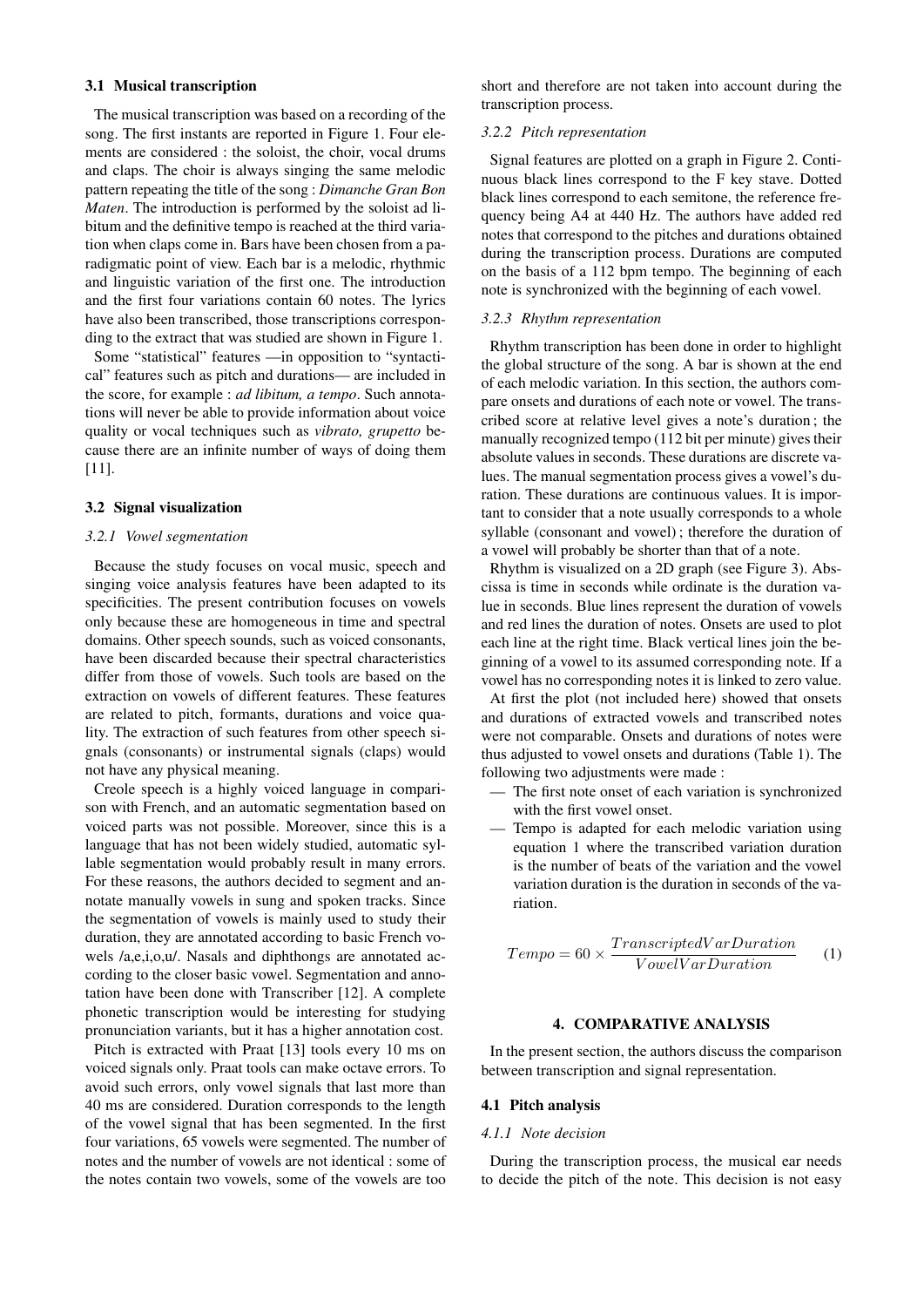

<span id="page-3-0"></span>Figure 2. Pitch representation : extracted pitch values in blue and transcripted notes in red, according time.

<span id="page-3-1"></span>

| Variation        | Onset (sec.) | Tempo (bpm) |
|------------------|--------------|-------------|
| Intro            | 1.79         | 80.21       |
| Var 1            | 4.22         | 77.81       |
| Var2             | 9.71         | 95.65       |
| Var <sub>3</sub> | 14.85        | 95.93       |
| Var4             | 19.81        | 103.13      |

Table 1. Adjustments used for rhythmic comparison.

and is usually the result of a cognitive process that requires an interpretation of the song. There are some meaningful differences between transcribed notes and extracted pitch values. The transcriber usually chooses either :

- The last pitch he heard. It generally occurs after a glissando.
- The first pitch he heard. It generally occurs at the end of the variation.
- A kind of average of the pitches he heard. It generally occurs during a vibrato or even a glissando.

## *4.1.2 Tonal and harmonic a priori knowledge*

Gwoka is a modal music with strong tonal characteristics [\[14\]](#page-5-13). The transcriber has in mind an a priori interpretation. For example, at the very begining of the second variation, the vocalist performs several glissandi from Db2 to D3, while the transcription shows successive notes from Eb2 to Eb3 from the dominant chord.

One can see that intonation is increasing with time. This evolution is discarded in the transcription, but is remarkable on the pitch signal representation. This information may be useful for understanding the performance, but is harmful for generalization purposes.

# 4.2 Rhythm analysis

#### *4.2.1 Tempo stability*

The tempo is not stable. In order to synchronize transcription with signal rhythm representation, one needs to adjust the tempo at each variation. During the performance different bars do not last the same time. Here again, this information is useful for understanding the performance and harmful for generalization purposes.

## *4.2.2 Vowel accentuation*

Most vowels are shorter (in the signal representation) than the corresponding transcribed notes. However, some vowels are longer (for example the 6th vowel in Figure [3\)](#page-4-0). This information helps the musicologist to locate accentuations in a given musical phrase. These usually occur at the same time as a vibrato, thus showing the importance of this particular vowel. Of course, these accentuations must be compared to the linguistic content.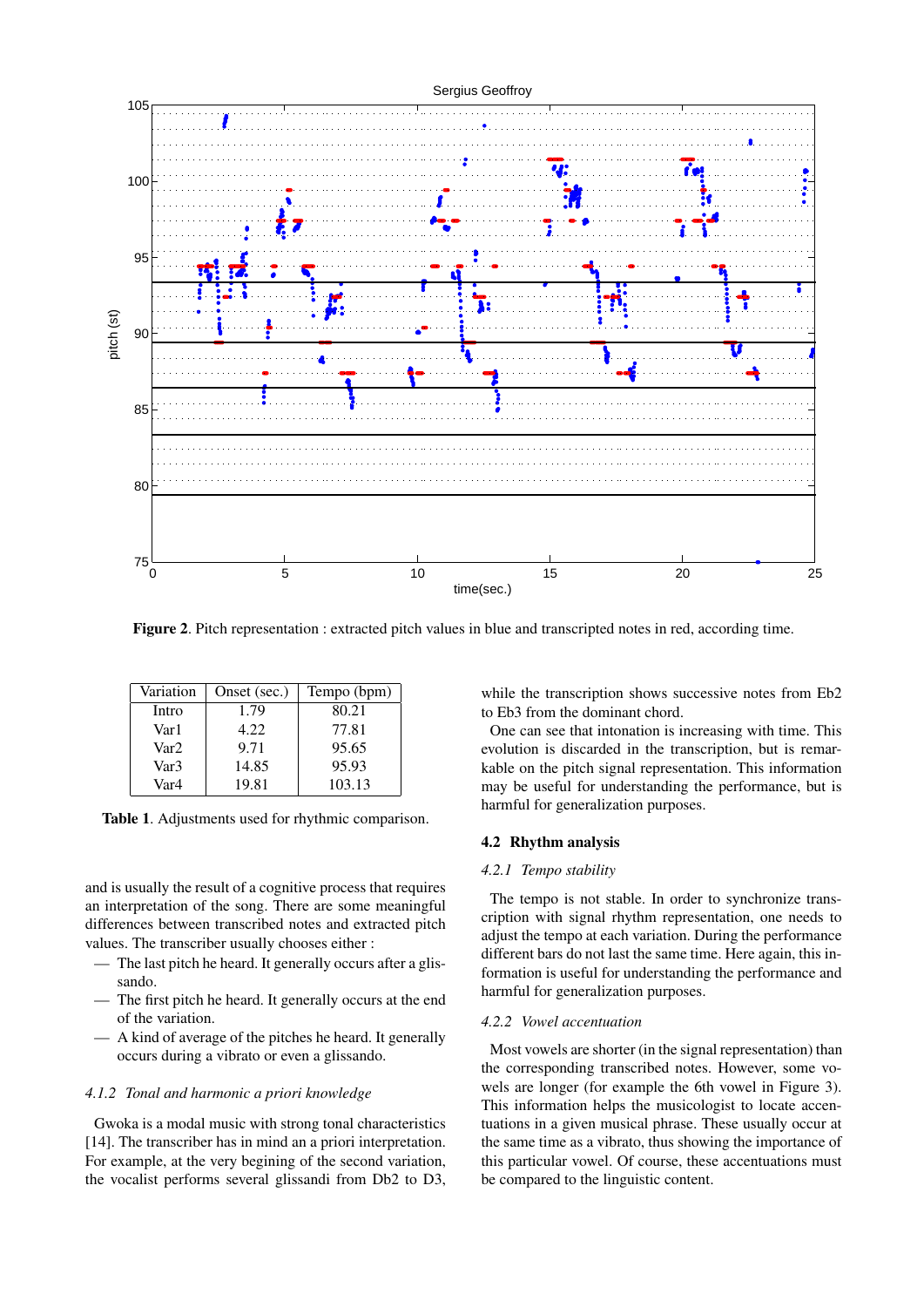

<span id="page-4-0"></span>

## 4.3 Voice quality analysis

## *4.3.1 Vocal techniques*

Annotation of vocal techniques is possible on the transcription score. An example is given in Figure [1,](#page-1-1) at the second variation. Some written annotations are usually added to the score in order to help musicians to interpret the score. However, the score has no vocation to show vocal quality or vocal techniques used by the singer during his performance [\[15\]](#page-5-14).

Transcription in ethnomusicology aims at understanding and analyzing performances. Therefore indications on the techniques used are of great importance. Such indications are highly related to the musical context. Information about vibrato, glissando or grupetto can be seen on pitch graphs. Of course, a spectrogram of the signal greatly helps to detect these vocal techniques.

#### *4.3.2 Linguistic content*

In Gwoka, the linguistic content and the musical performance are strongly linked. Creole lyrics have also been manually transcribed (see Figure [1\)](#page-1-1). However, the transcription has been made according to the guadeloupean creole alphabet and does not reflect the real pronunciation. An automatic speech recognition system trained for French Creole could enrich the transcription with phonological aspects.

For example, a previous work on Gwoka [\[16\]](#page-5-15) shows that

nasality is a specific-singer trait. Each singer has also his/her own way of saying the same word. Knowledge of the lyrics is very important to understand the song in the general context of Gwoka, while knowledge of phonological aspects helps the musicologist to understand the performance.

# 5. CONCLUSION AND DISCUSSION

This paper focuses on a single song of the Gwoka repertoire from Guadeloupe. It presents a comparison between a manual transcription and a signal representation through three main aspects : pitch, rhythm and performance.

Preliminary results validate an automatic transcription process thanks to a comparison with a manual transcription. While manual transcription generalizes the analysis of a specific song by introducing an a priori knowledge, automatic transcription is specific to one particular performance. Manual transcription highlights specific tonalities and rhythmic structures through a priori knowledge of harmony, rhythmic structure, etc. On the contrary, signal representation is entirely related to the song that is being analyzed (recording conditions, singer, context of the performance, etc.). The automatic process of statistical analysis can be done for a large number of performances of the same songs, making it possible to generalize the analysis. Thus it turns out to be a very nice tool for oral folk song analysis.

The present comparison between musical transcription